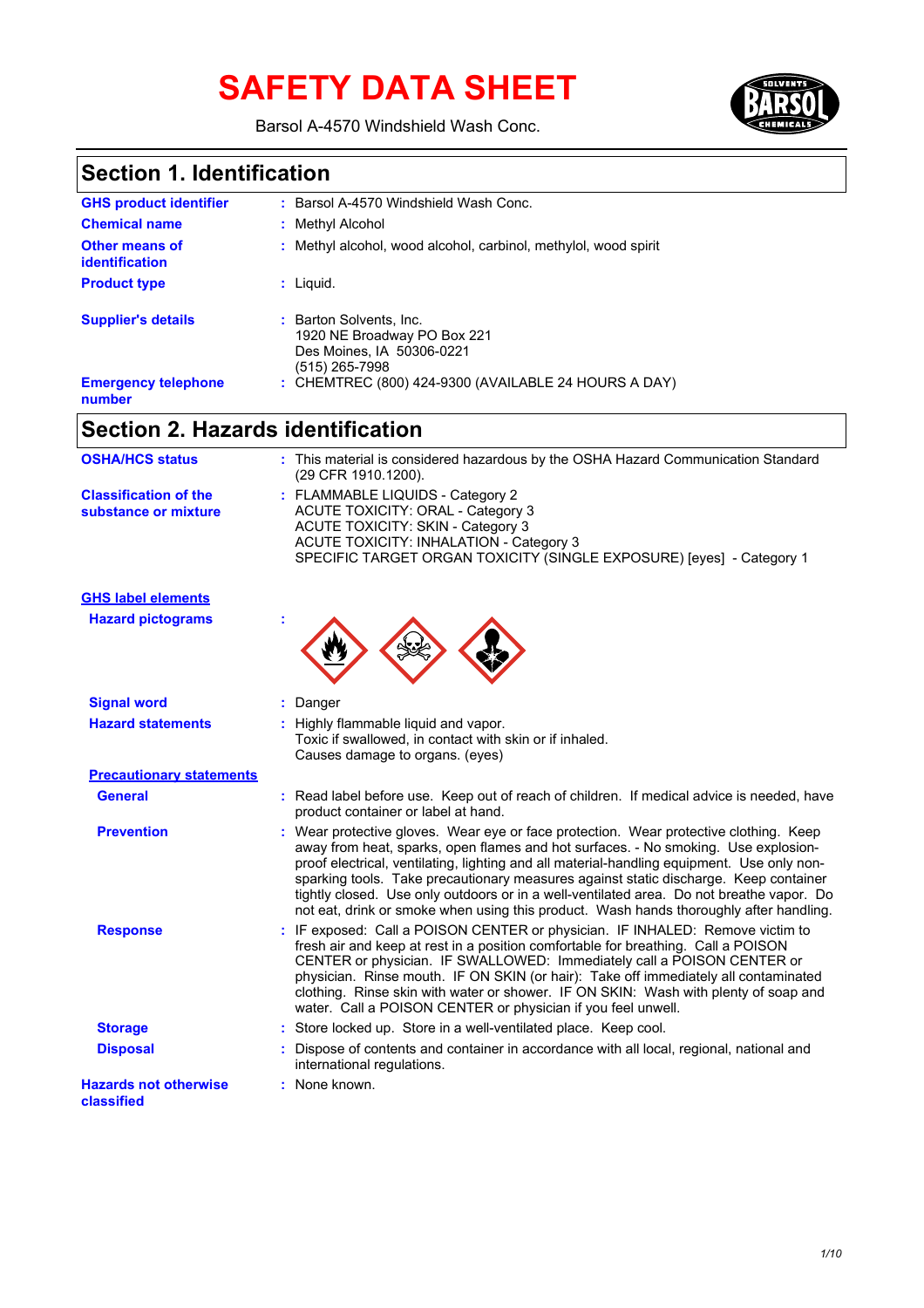### **Section 3. Composition/information on ingredients**

| Substance/mixture        |
|--------------------------|
| <b>Chemical name</b>     |
| <b>Other means of</b>    |
| المستطرف والكالك ومساويا |

**:** Substance

**:** Methyl Alcohol

**identification**

**:** Methyl alcohol, wood alcohol, carbinol, methylol, wood spirit

#### **CAS number/other identifiers**

| <b>CAS number</b>   | $: 67-56-1$ |
|---------------------|-------------|
| <b>Product code</b> | : 2301296   |

| <b>Ingredient name</b>                                               |     | <b>CAS number</b> |
|----------------------------------------------------------------------|-----|-------------------|
| Methyl Alcohol                                                       | 100 | 67-56-1           |
| Occupational exposure limits, if available, are listed in Section 8. |     |                   |

### **Section 4. First aid measures**

**Description of necessary first aid measures**

| Eye contact         | : Immediately flush eyes with plenty of water, occasionally lifting the upper and lower<br>eyelids. Check for and remove any contact lenses. Continue to rinse for at least 10<br>minutes. Get medical attention. If necessary, call a poison center or physician.                                                                                                                                                                                                                                                                                                                                                                                                                                                                                                                                                       |  |
|---------------------|--------------------------------------------------------------------------------------------------------------------------------------------------------------------------------------------------------------------------------------------------------------------------------------------------------------------------------------------------------------------------------------------------------------------------------------------------------------------------------------------------------------------------------------------------------------------------------------------------------------------------------------------------------------------------------------------------------------------------------------------------------------------------------------------------------------------------|--|
| <b>Inhalation</b>   | : Remove victim to fresh air and keep at rest in a position comfortable for breathing. If it is<br>suspected that fumes are still present, the rescuer should wear an appropriate mask or<br>self-contained breathing apparatus. If not breathing, if breathing is irregular or if<br>respiratory arrest occurs, provide artificial respiration or oxygen by trained personnel. It<br>may be dangerous to the person providing aid to give mouth-to-mouth resuscitation. Get<br>medical attention. If necessary, call a poison center or physician. If unconscious, place<br>in recovery position and get medical attention immediately. Maintain an open airway.<br>Loosen tight clothing such as a collar, tie, belt or waistband.                                                                                     |  |
| <b>Skin contact</b> | : Wash with plenty of soap and water. Remove contaminated clothing and shoes. Wash<br>contaminated clothing thoroughly with water before removing it, or wear gloves.<br>Continue to rinse for at least 10 minutes. Get medical attention. If necessary, call a<br>poison center or physician. Wash clothing before reuse. Clean shoes thoroughly before<br>reuse.                                                                                                                                                                                                                                                                                                                                                                                                                                                       |  |
| <b>Ingestion</b>    | : Get medical attention immediately. Call a poison center or physician. Wash out mouth<br>with water. Remove dentures if any. Remove victim to fresh air and keep at rest in a<br>position comfortable for breathing. If material has been swallowed and the exposed<br>person is conscious, give small quantities of water to drink. Stop if the exposed person<br>feels sick as vomiting may be dangerous. Do not induce vomiting unless directed to do<br>so by medical personnel. If vomiting occurs, the head should be kept low so that vomit<br>does not enter the lungs. Never give anything by mouth to an unconscious person. If<br>unconscious, place in recovery position and get medical attention immediately. Maintain<br>an open airway. Loosen tight clothing such as a collar, tie, belt or waistband. |  |

#### **Most important symptoms/effects, acute and delayed**

| <b>Potential acute health effects</b> |                                                                                                                                |
|---------------------------------------|--------------------------------------------------------------------------------------------------------------------------------|
| <b>Eye contact</b>                    | : No known significant effects or critical hazards.                                                                            |
| <b>Inhalation</b>                     | $:$ Toxic if inhaled.                                                                                                          |
| <b>Skin contact</b>                   | : Toxic in contact with skin.                                                                                                  |
| Ingestion                             | : Toxic if swallowed.                                                                                                          |
| <b>Over-exposure signs/symptoms</b>   |                                                                                                                                |
| <b>Eye contact</b>                    | : No specific data.                                                                                                            |
| <b>Inhalation</b>                     | : No specific data.                                                                                                            |
| <b>Skin contact</b>                   | : No specific data.                                                                                                            |
| <b>Ingestion</b>                      | : No specific data.                                                                                                            |
|                                       | <u>Indication of immediate medical attention and special treatment needed, if necessary</u>                                    |
| <b>Notes to physician</b>             | : Treat symptomatically. Contact poison treatment specialist immediately if large<br>quantities have been ingested or inhaled. |
| <b>Specific treatments</b>            | : No specific treatment.                                                                                                       |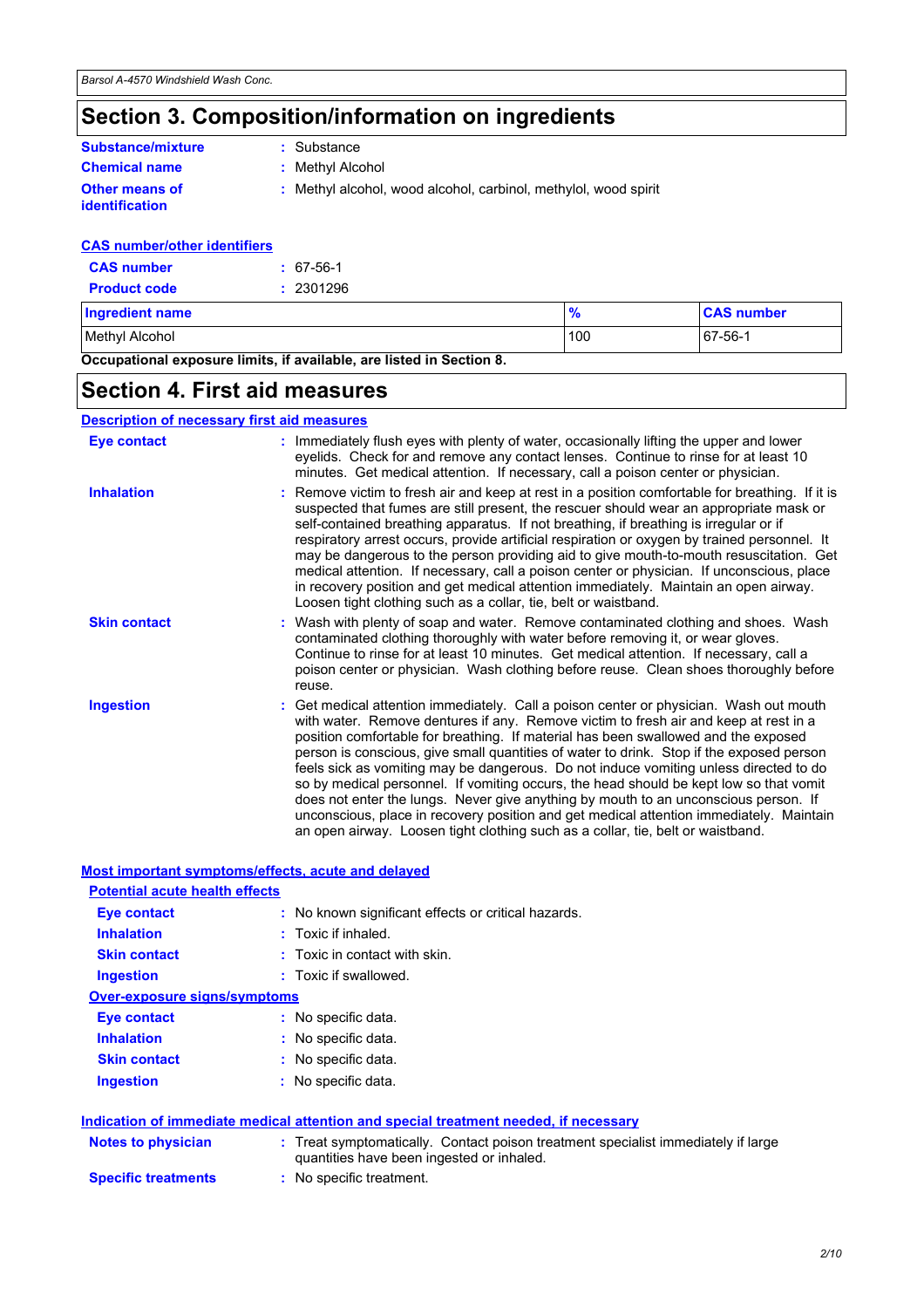#### **Section 4. First aid measures**

**Protection of first-aiders** : No action shall be taken involving any personal risk or without suitable training. If it is suspected that fumes are still present, the rescuer should wear an appropriate mask or self-contained breathing apparatus. It may be dangerous to the person providing aid to give mouth-to-mouth resuscitation. Wash contaminated clothing thoroughly with water before removing it, or wear gloves.

**See toxicological information (Section 11)**

### **Section 5. Fire-fighting measures**

| <b>Extinguishing media</b>                               |                                                                                                                                                                                                                                                                                                                                                                                                                               |
|----------------------------------------------------------|-------------------------------------------------------------------------------------------------------------------------------------------------------------------------------------------------------------------------------------------------------------------------------------------------------------------------------------------------------------------------------------------------------------------------------|
| <b>Suitable extinguishing</b><br>media                   | : Use dry chemical, $CO2$ , water spray (fog) or foam.                                                                                                                                                                                                                                                                                                                                                                        |
| <b>Unsuitable extinguishing</b><br>media                 | : Do not use water jet.                                                                                                                                                                                                                                                                                                                                                                                                       |
| <b>Specific hazards arising</b><br>from the chemical     | Highly flammable liquid and vapor. In a fire or if heated, a pressure increase will occur<br>and the container may burst, with the risk of a subsequent explosion. The vapor/gas is<br>heavier than air and will spread along the ground. Vapors may accumulate in low or<br>confined areas or travel a considerable distance to a source of ignition and flash back.<br>Runoff to sewer may create fire or explosion hazard. |
| <b>Hazardous thermal</b><br>decomposition products       | Decomposition products may include the following materials:<br>carbon dioxide<br>carbon monoxide                                                                                                                                                                                                                                                                                                                              |
| <b>Special protective actions</b><br>for fire-fighters   | : Promptly isolate the scene by removing all persons from the vicinity of the incident if<br>there is a fire. No action shall be taken involving any personal risk or without suitable<br>training. Move containers from fire area if this can be done without risk. Use water<br>spray to keep fire-exposed containers cool.                                                                                                 |
| <b>Special protective</b><br>equipment for fire-fighters | Fire-fighters should wear appropriate protective equipment and self-contained breathing<br>apparatus (SCBA) with a full face-piece operated in positive pressure mode.                                                                                                                                                                                                                                                        |

### **Section 6. Accidental release measures**

|                                                       | Personal precautions, protective equipment and emergency procedures                                                                                                                                                                                                                                                                                                                                                                                                                                                                                                                                                                                                                                                                                                |
|-------------------------------------------------------|--------------------------------------------------------------------------------------------------------------------------------------------------------------------------------------------------------------------------------------------------------------------------------------------------------------------------------------------------------------------------------------------------------------------------------------------------------------------------------------------------------------------------------------------------------------------------------------------------------------------------------------------------------------------------------------------------------------------------------------------------------------------|
| For non-emergency<br>personnel                        | : No action shall be taken involving any personal risk or without suitable training.<br>Evacuate surrounding areas. Keep unnecessary and unprotected personnel from<br>entering. Do not touch or walk through spilled material. Shut off all ignition sources. No<br>flares, smoking or flames in hazard area. Do not breathe vapor or mist. Provide<br>adequate ventilation. Wear appropriate respirator when ventilation is inadequate. Put<br>on appropriate personal protective equipment.                                                                                                                                                                                                                                                                     |
| For emergency responders                              | If specialised clothing is required to deal with the spillage, take note of any information in<br>÷.<br>Section 8 on suitable and unsuitable materials. See also the information in "For non-<br>emergency personnel".                                                                                                                                                                                                                                                                                                                                                                                                                                                                                                                                             |
| <b>Environmental precautions</b>                      | : Avoid dispersal of spilled material and runoff and contact with soil, waterways, drains<br>and sewers. Inform the relevant authorities if the product has caused environmental<br>pollution (sewers, waterways, soil or air).                                                                                                                                                                                                                                                                                                                                                                                                                                                                                                                                    |
| Methods and materials for containment and cleaning up |                                                                                                                                                                                                                                                                                                                                                                                                                                                                                                                                                                                                                                                                                                                                                                    |
| <b>Small spill</b>                                    | : Stop leak if without risk. Move containers from spill area. Use spark-proof tools and<br>explosion-proof equipment. Dilute with water and mop up if water-soluble. Alternatively,<br>or if water-insoluble, absorb with an inert dry material and place in an appropriate waste<br>disposal container. Dispose of via a licensed waste disposal contractor.                                                                                                                                                                                                                                                                                                                                                                                                      |
| <b>Large spill</b>                                    | Stop leak if without risk. Move containers from spill area. Use spark-proof tools and<br>explosion-proof equipment. Approach release from upwind. Prevent entry into sewers,<br>water courses, basements or confined areas. Wash spillages into an effluent treatment<br>plant or proceed as follows. Contain and collect spillage with non-combustible,<br>absorbent material e.g. sand, earth, vermiculite or diatomaceous earth and place in<br>container for disposal according to local regulations (see Section 13). Dispose of via a<br>licensed waste disposal contractor. Contaminated absorbent material may pose the<br>same hazard as the spilled product. Note: see Section 1 for emergency contact<br>information and Section 13 for waste disposal. |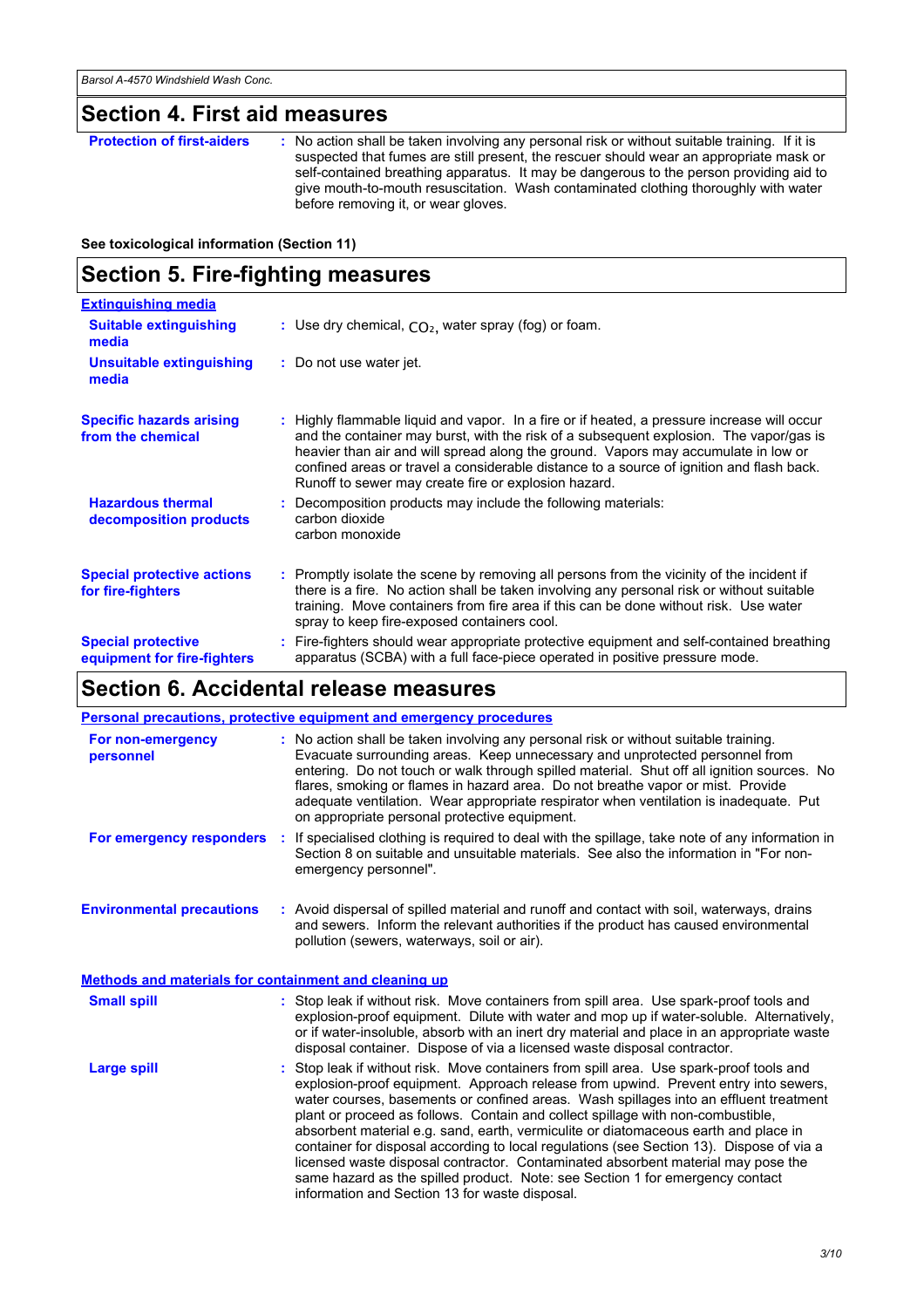### **Section 7. Handling and storage**

| <b>Precautions for safe handling</b>                                             |                                                                                                                                                                                                                                                                                                                                                                                                                                                                                                                                                                                                                                                                                                                                                                                                                                                             |
|----------------------------------------------------------------------------------|-------------------------------------------------------------------------------------------------------------------------------------------------------------------------------------------------------------------------------------------------------------------------------------------------------------------------------------------------------------------------------------------------------------------------------------------------------------------------------------------------------------------------------------------------------------------------------------------------------------------------------------------------------------------------------------------------------------------------------------------------------------------------------------------------------------------------------------------------------------|
| <b>Protective measures</b>                                                       | : Put on appropriate personal protective equipment (see Section 8). Do not get in eyes or<br>on skin or clothing. Do not breathe vapor or mist. Do not ingest. Use only with<br>adequate ventilation. Wear appropriate respirator when ventilation is inadequate. Do<br>not enter storage areas and confined spaces unless adequately ventilated. Keep in the<br>original container or an approved alternative made from a compatible material, kept<br>tightly closed when not in use. Store and use away from heat, sparks, open flame or any<br>other ignition source. Use explosion-proof electrical (ventilating, lighting and material<br>handling) equipment. Use only non-sparking tools. Take precautionary measures<br>against electrostatic discharges. Empty containers retain product residue and can be<br>hazardous. Do not reuse container. |
| <b>Advice on general</b><br>occupational hygiene                                 | : Eating, drinking and smoking should be prohibited in areas where this material is<br>handled, stored and processed. Workers should wash hands and face before eating,<br>drinking and smoking. Remove contaminated clothing and protective equipment before<br>entering eating areas. See also Section 8 for additional information on hygiene<br>measures.                                                                                                                                                                                                                                                                                                                                                                                                                                                                                               |
| <b>Conditions for safe storage,</b><br>including any<br><i>incompatibilities</i> | : Store in accordance with local regulations. Store in a segregated and approved area.<br>Store in original container protected from direct sunlight in a dry, cool and well-ventilated<br>area, away from incompatible materials (see Section 10) and food and drink. Store<br>locked up. Eliminate all ignition sources. Separate from oxidizing materials. Keep<br>container tightly closed and sealed until ready for use. Containers that have been<br>opened must be carefully resealed and kept upright to prevent leakage. Do not store in<br>unlabeled containers. Use appropriate containment to avoid environmental<br>contamination.                                                                                                                                                                                                            |

### **Section 8. Exposure controls/personal protection**

#### **Control parameters**

**Occupational exposure limits**

| Methyl Alcohol                                    | <b>ACGIH TLV (United States).</b><br>TWA: 200 ppm<br>STEL: 250 ppm<br><b>OSHA PEL (United States).</b><br><b>TWA: 200 ppm</b>                                                                                                                                                                                                                                                                                                                                                                                                                                                                                          |
|---------------------------------------------------|------------------------------------------------------------------------------------------------------------------------------------------------------------------------------------------------------------------------------------------------------------------------------------------------------------------------------------------------------------------------------------------------------------------------------------------------------------------------------------------------------------------------------------------------------------------------------------------------------------------------|
| <b>Appropriate engineering</b><br><b>controls</b> | : Use only with adequate ventilation. Use process enclosures, local exhaust ventilation or<br>other engineering controls to keep worker exposure to airborne contaminants below any<br>recommended or statutory limits. The engineering controls also need to keep gas, vapor<br>or dust concentrations below any lower explosive limits. Use explosion-proof ventilation<br>equipment.                                                                                                                                                                                                                                |
| <b>Environmental exposure</b><br>controls         | Emissions from ventilation or work process equipment should be checked to ensure they<br>÷.<br>comply with the requirements of environmental protection legislation. In some cases,<br>fume scrubbers, filters or engineering modifications to the process equipment will be<br>necessary to reduce emissions to acceptable levels.                                                                                                                                                                                                                                                                                    |
| <b>Individual protection measures</b>             |                                                                                                                                                                                                                                                                                                                                                                                                                                                                                                                                                                                                                        |
| <b>Hygiene measures</b>                           | Wash hands, forearms and face thoroughly after handling chemical products, before<br>eating, smoking and using the lavatory and at the end of the working period. Appropriate<br>techniques should be used to remove potentially contaminated clothing. Wash<br>contaminated clothing before reusing. Ensure that eyewash stations and safety showers<br>are close to the workstation location.                                                                                                                                                                                                                        |
| <b>Eye/face protection</b>                        | Safety eyewear complying with an approved standard should be used when a risk<br>assessment indicates this is necessary to avoid exposure to liquid splashes, mists,<br>gases or dusts. If contact is possible, the following protection should be worn, unless the<br>assessment indicates a higher degree of protection: safety glasses with side-shields.                                                                                                                                                                                                                                                           |
| <b>Skin protection</b>                            |                                                                                                                                                                                                                                                                                                                                                                                                                                                                                                                                                                                                                        |
| <b>Hand protection</b>                            | : Chemical-resistant, impervious gloves complying with an approved standard should be<br>worn at all times when handling chemical products if a risk assessment indicates this is<br>necessary. Considering the parameters specified by the glove manufacturer, check<br>during use that the gloves are still retaining their protective properties. It should be<br>noted that the time to breakthrough for any glove material may be different for different<br>glove manufacturers. In the case of mixtures, consisting of several substances, the<br>protection time of the gloves cannot be accurately estimated. |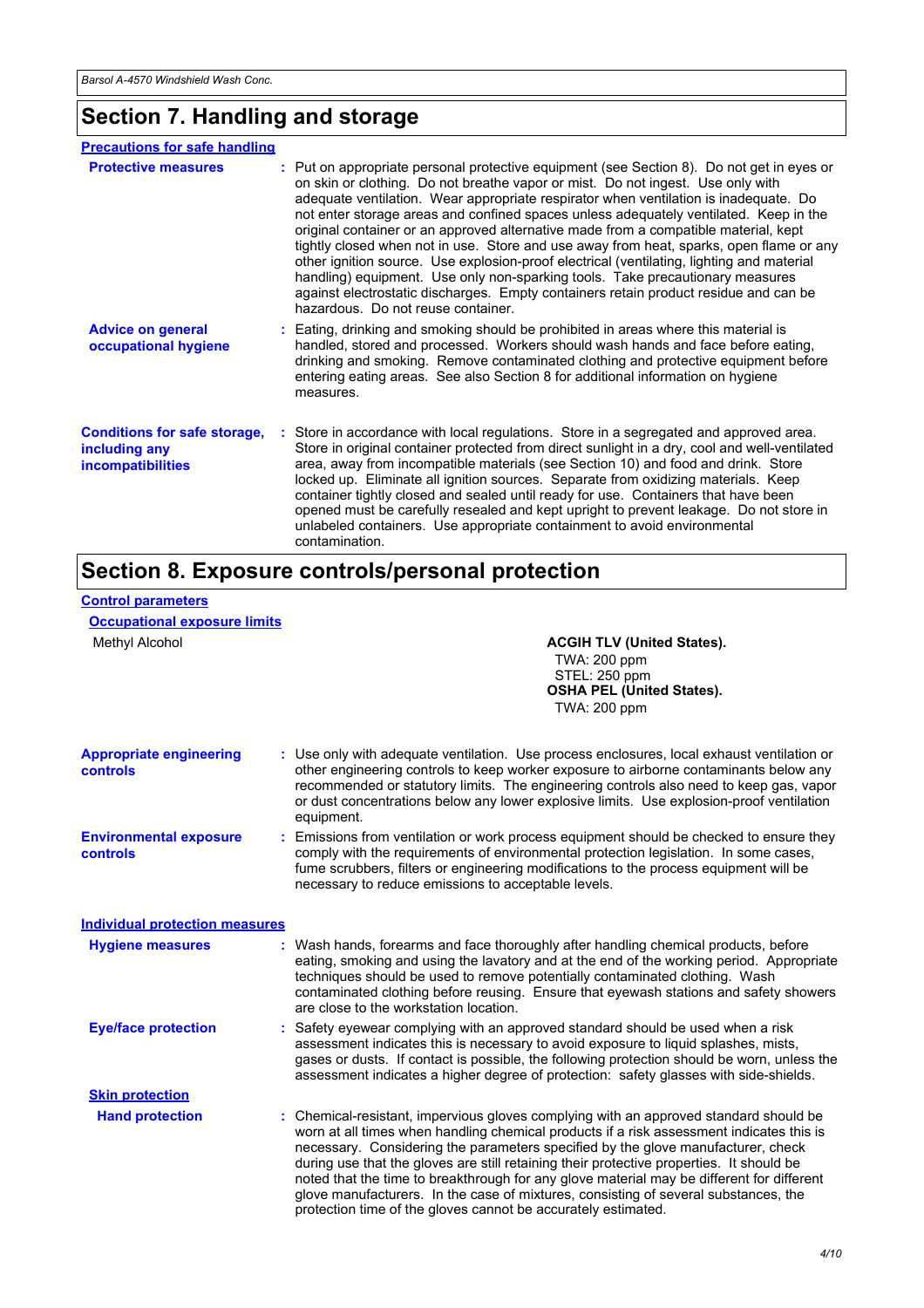### **Section 8. Exposure controls/personal protection**

| <b>Body protection</b>        | : Personal protective equipment for the body should be selected based on the task being<br>performed and the risks involved and should be approved by a specialist before handling<br>this product. When there is a risk of ignition from static electricity, wear anti-static<br>protective clothing. For the greatest protection from static discharges, clothing should<br>include anti-static overalls, boots and gloves. |
|-------------------------------|-------------------------------------------------------------------------------------------------------------------------------------------------------------------------------------------------------------------------------------------------------------------------------------------------------------------------------------------------------------------------------------------------------------------------------|
| <b>Other skin protection</b>  | : Appropriate footwear and any additional skin protection measures should be selected<br>based on the task being performed and the risks involved and should be approved by a<br>specialist before handling this product.                                                                                                                                                                                                     |
| <b>Respiratory protection</b> | : Use a properly fitted, air-purifying or air-fed respirator complying with an approved<br>standard if a risk assessment indicates this is necessary. Respirator selection must be<br>based on known or anticipated exposure levels, the hazards of the product and the safe<br>working limits of the selected respirator.                                                                                                    |

### **Section 9. Physical and chemical properties**

| <b>Appearance</b>                                 |                                                                                                                      |
|---------------------------------------------------|----------------------------------------------------------------------------------------------------------------------|
| <b>Physical state</b>                             | $:$ Liquid.                                                                                                          |
| <b>Color</b>                                      | : Clear                                                                                                              |
| <b>Odor</b>                                       | : Alcohol like.                                                                                                      |
| <b>Odor threshold</b>                             | $: 100$ ppm                                                                                                          |
| pH                                                | : Not available.                                                                                                     |
| <b>Melting point</b>                              | : $-98^{\circ}$ C ( $-144.4^{\circ}$ F)                                                                              |
| <b>Boiling point</b>                              | : $65^{\circ}$ C (149 $^{\circ}$ F)                                                                                  |
| <b>Flash point</b>                                | : Closed cup: $12^{\circ}$ C (53.6°F). Open cup: 11°C (51.8°F).                                                      |
| <b>Burning time</b>                               | : Not applicable.                                                                                                    |
| <b>Burning rate</b>                               | : Not applicable.                                                                                                    |
| <b>Evaporation rate</b>                           | : 2.1 compared with Butyl acetate.                                                                                   |
| <b>Flammability (solid, gas)</b>                  | : Not available.                                                                                                     |
| Lower and upper explosive<br>(flammable) limits   | : Lower: 6% Upper: 36%                                                                                               |
| <b>Vapor pressure</b>                             | : 12.9 kPa (97 mm Hg) (at $20^{\circ}$ C)                                                                            |
| <b>Vapor density</b>                              | : 1.1 $(Air = 1)$                                                                                                    |
| <b>Relative density</b>                           | $: 0.79$ (Water = 1)                                                                                                 |
| <b>Solubility</b>                                 | : Easily soluble in the following materials: cold water, hot water, methanol, diethyl ether, n-<br>octanol, acetone. |
| <b>Solubility in water</b>                        | : Not available.                                                                                                     |
| <b>Partition coefficient: n-</b><br>octanol/water | : Not available.                                                                                                     |
| <b>Auto-ignition temperature</b>                  | : $385^{\circ}$ C (725 $^{\circ}$ F)                                                                                 |
| <b>Decomposition temperature</b>                  | : Not available.                                                                                                     |
| <b>SADT</b>                                       | : Not available.                                                                                                     |
| <b>Viscosity</b>                                  | : Not available.                                                                                                     |

### **Section 10. Stability and reactivity**

| <b>Reactivity</b>                            | : No specific test data related to reactivity available for this product or its ingredients.                                                                                                                                               |
|----------------------------------------------|--------------------------------------------------------------------------------------------------------------------------------------------------------------------------------------------------------------------------------------------|
| <b>Chemical stability</b>                    | : The product is stable.                                                                                                                                                                                                                   |
| <b>Possibility of hazardous</b><br>reactions | : Under normal conditions of storage and use, hazardous reactions will not occur.                                                                                                                                                          |
| <b>Conditions to avoid</b>                   | : Avoid all possible sources of ignition (spark or flame). Do not pressurize, cut, weld,<br>braze, solder, drill, grind or expose containers to heat or sources of ignition. Do not<br>allow vapor to accumulate in low or confined areas. |
| Incompatible materials                       | : Reactive or incompatible with the following materials:<br>oxidizing materials                                                                                                                                                            |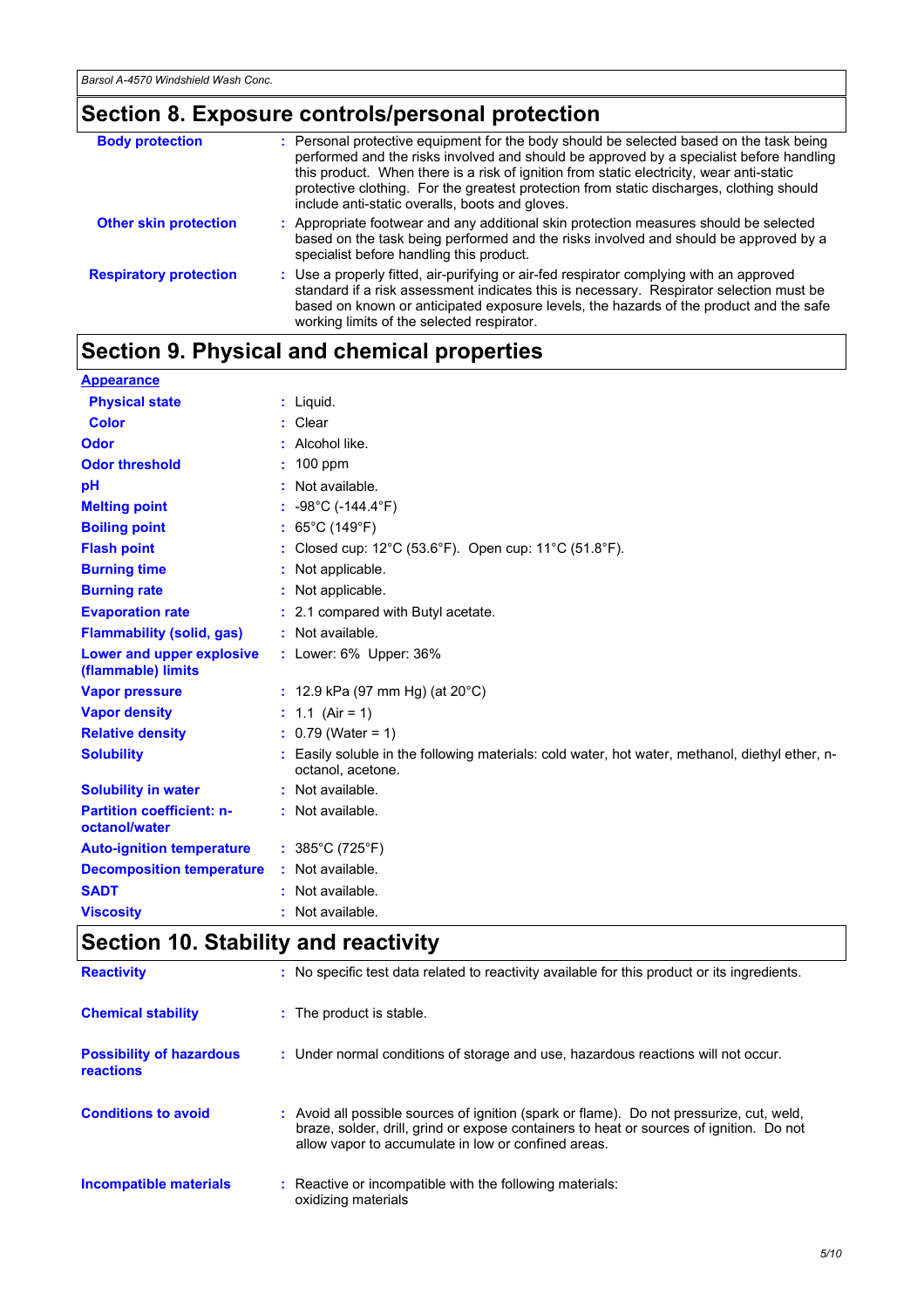### **Section 10. Stability and reactivity**

**Hazardous decomposition products**

Under normal conditions of storage and use, hazardous decomposition products should **:** not be produced.

### **Section 11. Toxicological information**

#### **Information on toxicological effects**

**Acute toxicity**

Not available.

#### **Irritation/Corrosion**

Not available.

#### **Sensitization**

Not available.

#### **Mutagenicity**

Not available.

#### **Carcinogenicity**

Not available.

#### **Classification**

| <b>Product/ingredient name</b> | <b>OSHA</b> | <b>IARC</b> | <b>NTP</b> |
|--------------------------------|-------------|-------------|------------|
| Methyl Alcohol                 | None.       | -           |            |

#### **Reproductive toxicity**

Not available.

#### **Teratogenicity**

Not available.

#### **Specific target organ toxicity (single exposure)**

Not available.

#### **Specific target organ toxicity (repeated exposure)**

Not available.

#### **Aspiration hazard**

Not available.

| Information on the likely | : Routes of entry anticipated: Oral, Dermal, Inhalation. |
|---------------------------|----------------------------------------------------------|
| routes of exposure        |                                                          |

#### **Potential acute health effects**

| <b>Eye contact</b>  | : No known significant effects or critical hazards. |
|---------------------|-----------------------------------------------------|
| <b>Inhalation</b>   | : Toxic if inhaled.                                 |
| <b>Skin contact</b> | : Toxic in contact with skin.                       |
| Ingestion           | : Toxic if swallowed.                               |

#### **Symptoms related to the physical, chemical and toxicological characteristics**

| <b>Eye contact</b>  | : No specific data. |
|---------------------|---------------------|
| <b>Inhalation</b>   | : No specific data. |
| <b>Skin contact</b> | : No specific data. |
| <b>Ingestion</b>    | : No specific data. |

|                                                   | Delayed and immediate effects and also chronic effects from short and long term exposure |
|---------------------------------------------------|------------------------------------------------------------------------------------------|
| <b>Short term exposure</b>                        |                                                                                          |
| <b>Potential immediate</b><br><b>effects</b>      | : Not available.                                                                         |
| <b>Potential delayed effects : Not available.</b> |                                                                                          |
| Long term exposure                                |                                                                                          |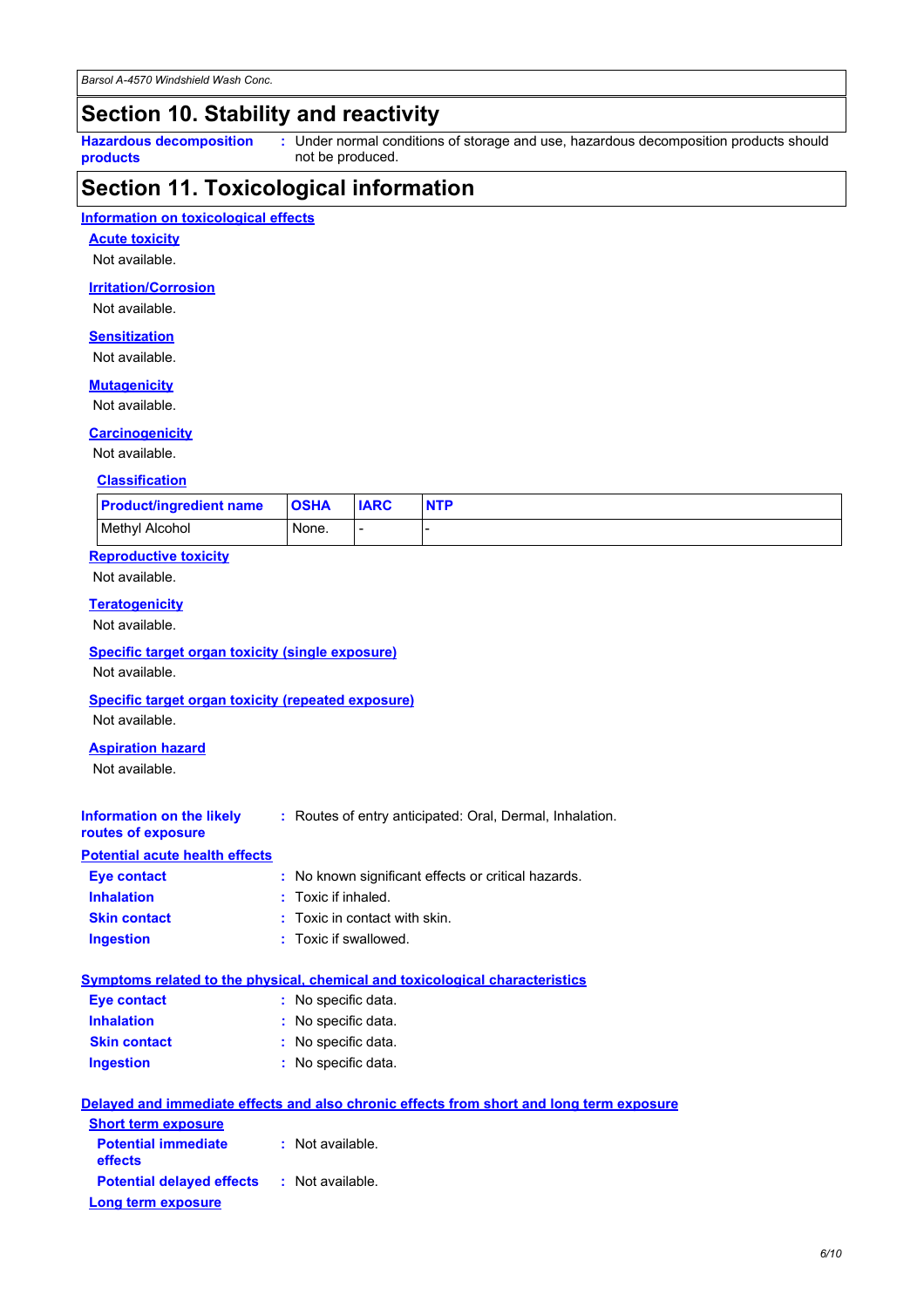### **Section 11. Toxicological information**

| <b>Potential immediate</b><br>effects   | : Not available.                                    |  |
|-----------------------------------------|-----------------------------------------------------|--|
| <b>Potential delayed effects</b>        | : Not available.                                    |  |
| <b>Potential chronic health effects</b> |                                                     |  |
| Not available.                          |                                                     |  |
| <b>General</b>                          | : No known significant effects or critical hazards. |  |
| <b>Carcinogenicity</b>                  | : No known significant effects or critical hazards. |  |
| <b>Mutagenicity</b>                     | : No known significant effects or critical hazards. |  |
| <b>Teratogenicity</b>                   | : No known significant effects or critical hazards. |  |
| <b>Developmental effects</b>            | : No known significant effects or critical hazards. |  |
| <b>Fertility effects</b>                | : No known significant effects or critical hazards. |  |
|                                         |                                                     |  |

#### **Numerical measures of toxicity**

**Acute toxicity estimates**

Not available.

**Other information <b>:** Adverse symptoms may include the following: Systemic posioning, Impaired vision, Blindness, Emphasema, Bronchitis

### **Section 12. Ecological information**

#### **Toxicity**

Not available.

#### **Persistence and degradability**

Not available.

#### **Bioaccumulative potential**

Not available.

#### **Mobility in soil**

**Soil/water partition coefficient (KOC) :** Not available.

**Other adverse effects** : No known significant effects or critical hazards.

### **Section 13. Disposal considerations**

The generation of waste should be avoided or minimized wherever possible. Disposal of this product, solutions and any by-products should at all times comply with the requirements of environmental protection and waste disposal legislation and any regional local authority requirements. Dispose of surplus and non-recyclable products via a licensed waste disposal contractor. Waste should not be disposed of untreated to the sewer unless fully compliant with the requirements of all authorities with jurisdiction. Waste packaging should be recycled. Incineration or landfill should only be considered when recycling is not feasible. This material and its container must be disposed of in a safe way. Care should be taken when handling emptied containers that have not been cleaned or rinsed out. Empty containers or liners may retain some product residues. Vapor from product residues may create a highly flammable or explosive atmosphere inside the container. Do not cut, weld or grind used containers unless they have been cleaned thoroughly internally. Avoid dispersal of spilled material and runoff and contact with soil, waterways, drains and sewers. **Disposal methods :**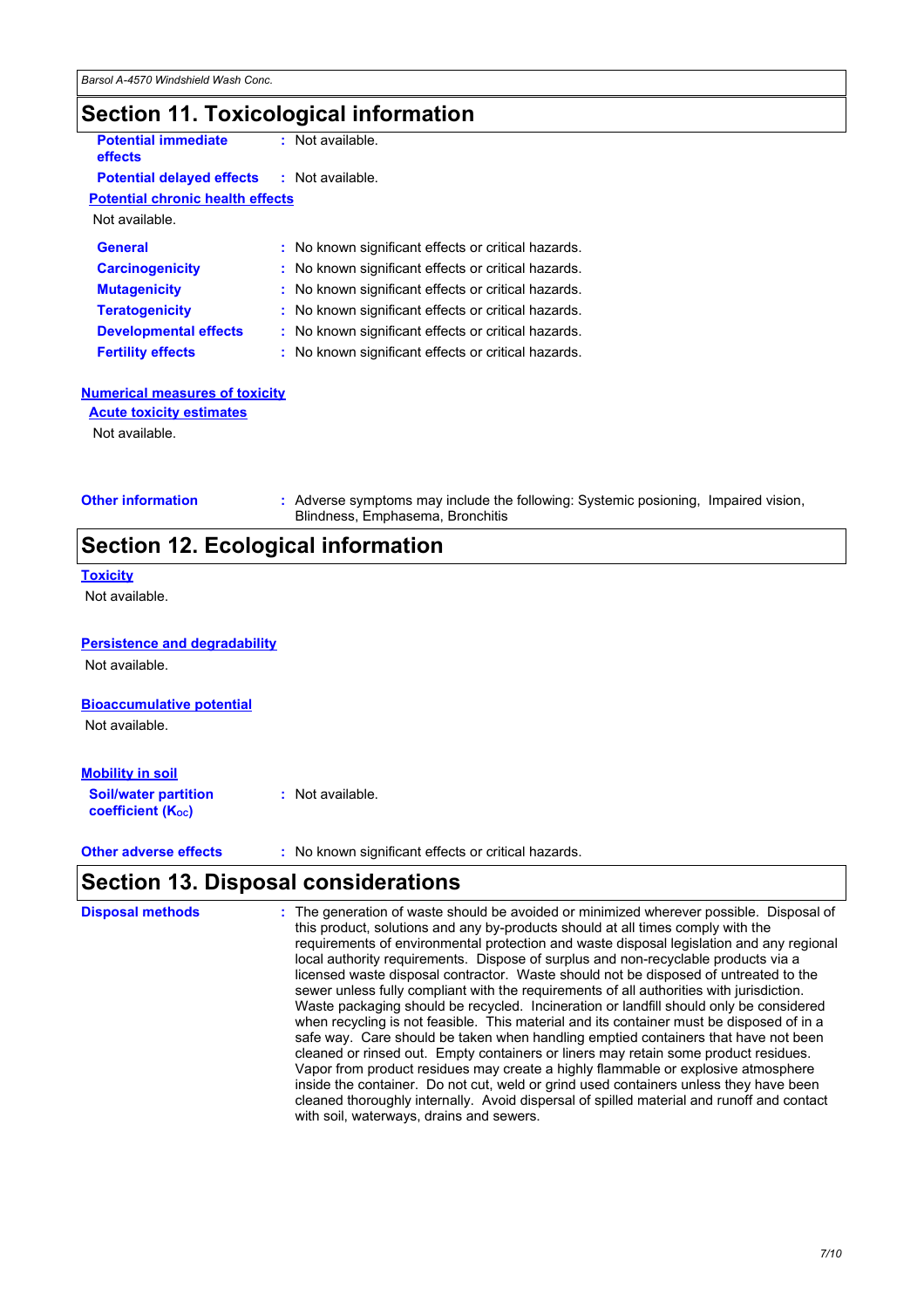#### **Section 14. Transport information DOT** UN1230 Methanol 3 |II **Classification UN number UN proper shipping name Transport hazard class(es) Additional information Environmental hazards** No. **Packing group Reportable quantity** 5000 lbs. (2270 kg)

Special precautions for user : Transport within user's premises: always transport in closed containers that are upright and secure. Ensure that persons transporting the product know what to do in the event of an accident or spillage.

### **Section 15. Regulatory information**

| <b>U.S. Federal regulations</b>                                                   | : TSCA 8(a) CDR Exempt/Partial exemption: Not determined                              |
|-----------------------------------------------------------------------------------|---------------------------------------------------------------------------------------|
|                                                                                   | United States inventory (TSCA 8b): All components are listed or exempted.             |
|                                                                                   | Clean Water Act (CWA) 307: No products were found.                                    |
|                                                                                   | Clean Water Act (CWA) 311: No products were found.                                    |
|                                                                                   | Clean Air Act (CAA) 112 regulated flammable substances: No products were found.       |
|                                                                                   | Clean Air Act (CAA) 112 regulated toxic substances: No products were found.           |
| <b>Clean Air Act Section 112</b><br>(b) Hazardous Air<br><b>Pollutants (HAPs)</b> | : Listed                                                                              |
| <b>Clean Air Act Section 602</b><br><b>Class I Substances</b>                     | : Not listed                                                                          |
| <b>Clean Air Act Section 602</b><br><b>Class II Substances</b>                    | : Not listed                                                                          |
| <b>DEA List I Chemicals</b><br>(Precursor Chemicals)                              | : Not listed                                                                          |
| <b>DEA List II Chemicals</b><br><b>(Essential Chemicals)</b>                      | : Not listed                                                                          |
| <b>SARA 302/304</b>                                                               |                                                                                       |
| <b>Composition/information on ingredients</b>                                     |                                                                                       |
| No products were found.                                                           |                                                                                       |
| <b>SARA 304 RQ</b>                                                                | : Not applicable.                                                                     |
| <b>SARA 311/312</b>                                                               |                                                                                       |
| <b>Classification</b>                                                             | $:$ Fire hazard<br>Immediate (acute) health hazard<br>Delayed (chronic) health hazard |

#### **SARA 313**

|                                                  | <b>Product name</b>   | <b>CAS number</b> |     |
|--------------------------------------------------|-----------------------|-------------------|-----|
| <b>Form R - Reporting</b><br><b>requirements</b> | <b>Methyl Alcohol</b> | 67-56-1           | 100 |

SARA 313 notifications must not be detached from the SDS and any copying and redistribution of the SDS shall include copying and redistribution of the notice attached to copies of the SDS subsequently redistributed.

#### **California Prop. 65**

| Ingredient name       | <b>Cancer</b> | <b>Reproductive</b> | No significant risk<br>level | <b>Maximum</b><br>acceptable dosage<br><b>level</b> |
|-----------------------|---------------|---------------------|------------------------------|-----------------------------------------------------|
| <b>Methyl Alcohol</b> | No.           | Yes.                | No.                          | INo.                                                |

**International regulations**

**Canada inventory :** All components are listed or exempted.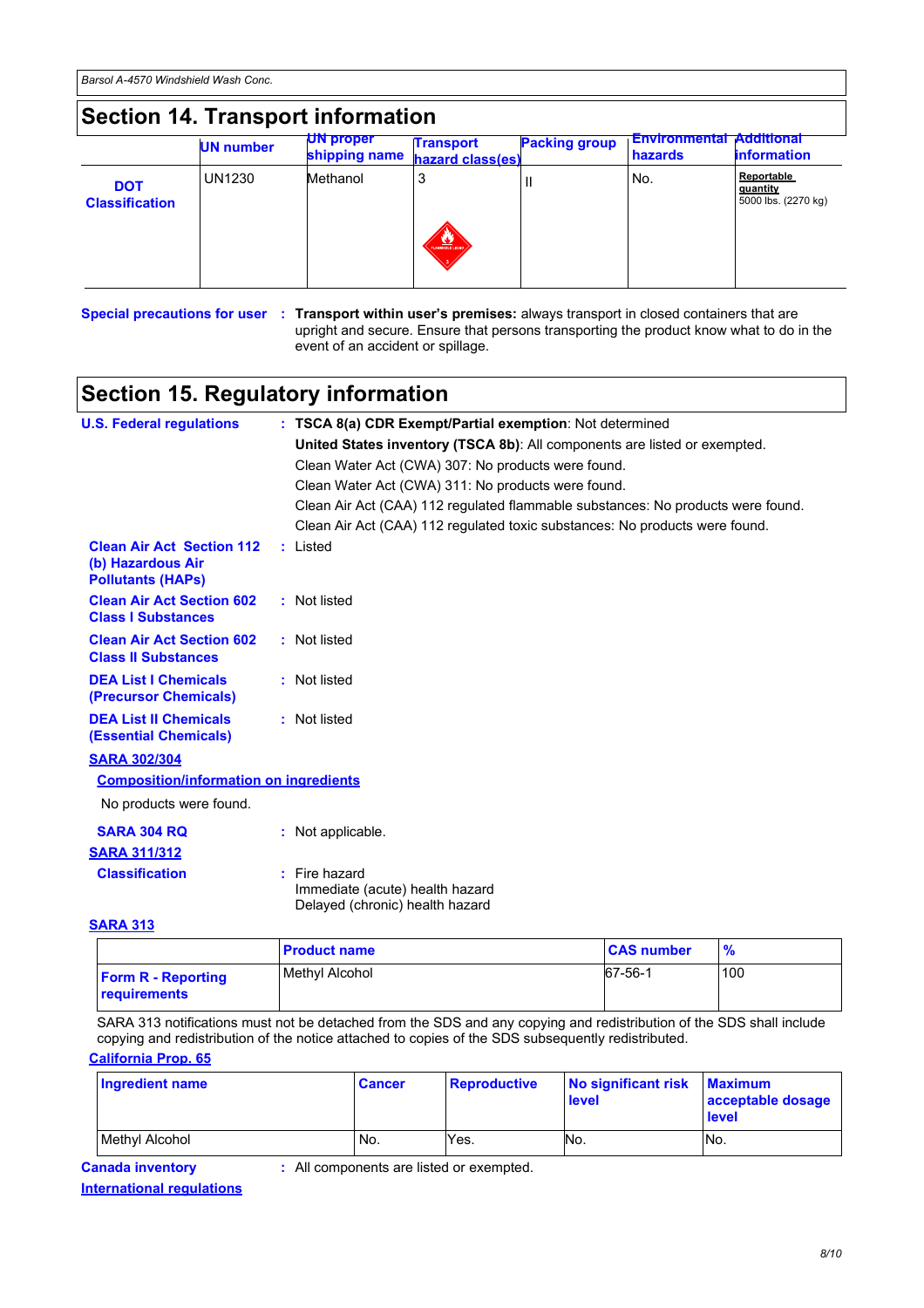### **Section 15. Regulatory information**

| : Not listed |  |
|--------------|--|
| : Not listed |  |
| : Not listed |  |
|              |  |

### **Section 16. Other information**

**Hazardous Material Information System (U.S.A.)**

| <b>Health</b>           | 3 |
|-------------------------|---|
| <b>Flammability</b>     | 3 |
| <b>Physical hazards</b> |   |
|                         |   |

**Caution: HMIS® ratings are based on a 0-4 rating scale, with 0 representing minimal hazards or risks, and 4 representing significant hazards or risks Although HMIS® ratings are not required on SDSs under 29 CFR 1910. 1200, the preparer may choose to provide them. HMIS® ratings are to be used with a fully implemented HMIS® program. HMIS® is a registered mark of the National Paint & Coatings Association (NPCA). HMIS® materials may be purchased exclusively from J. J. Keller (800) 327-6868.**

**The customer is responsible for determining the PPE code for this material.**

#### **National Fire Protection Association (U.S.A.)**



**Reprinted with permission from NFPA 704-2001, Identification of the Hazards of Materials for Emergency Response Copyright ©1997, National Fire Protection Association, Quincy, MA 02269. This reprinted material is not the complete and official position of the National Fire Protection Association, on the referenced subject which is represented only by the standard in its entirety.**

**Copyright ©2001, National Fire Protection Association, Quincy, MA 02269. This warning system is intended to be interpreted and applied only by properly trained individuals to identify fire, health and reactivity hazards of chemicals. The user is referred to certain limited number of chemicals with recommended classifications in NFPA 49 and NFPA 325, which would be used as a guideline only. Whether the chemicals are classified by NFPA or not, anyone using the 704 systems to classify chemicals does so at their own risk.**

| <b>History</b>              |                                                                                                                                                                                                                                                                                                                                                                                                                                                                                                                                                                       |
|-----------------------------|-----------------------------------------------------------------------------------------------------------------------------------------------------------------------------------------------------------------------------------------------------------------------------------------------------------------------------------------------------------------------------------------------------------------------------------------------------------------------------------------------------------------------------------------------------------------------|
| Date of printing            | : 2/17/2015.                                                                                                                                                                                                                                                                                                                                                                                                                                                                                                                                                          |
| <b>Revision Date</b>        | : 2/17/15                                                                                                                                                                                                                                                                                                                                                                                                                                                                                                                                                             |
| <b>Revision comments</b>    | : Not available.                                                                                                                                                                                                                                                                                                                                                                                                                                                                                                                                                      |
| <b>Version</b>              | : 1                                                                                                                                                                                                                                                                                                                                                                                                                                                                                                                                                                   |
| <b>Key to abbreviations</b> | $\therefore$ ATE = Acute Toxicity Estimate<br><b>BCF</b> = Bioconcentration Factor<br>GHS = Globally Harmonized System of Classification and Labelling of Chemicals<br>IATA = International Air Transport Association<br>IBC = Intermediate Bulk Container<br>IMDG = International Maritime Dangerous Goods<br>LogPow = logarithm of the octanol/water partition coefficient<br>MARPOL 73/78 = International Convention for the Prevention of Pollution From Ships,<br>1973 as modified by the Protocol of 1978. ("Marpol" = marine pollution)<br>UN = United Nations |
| <b>References</b>           | : Not available.                                                                                                                                                                                                                                                                                                                                                                                                                                                                                                                                                      |
| <b>Notice to reader</b>     |                                                                                                                                                                                                                                                                                                                                                                                                                                                                                                                                                                       |